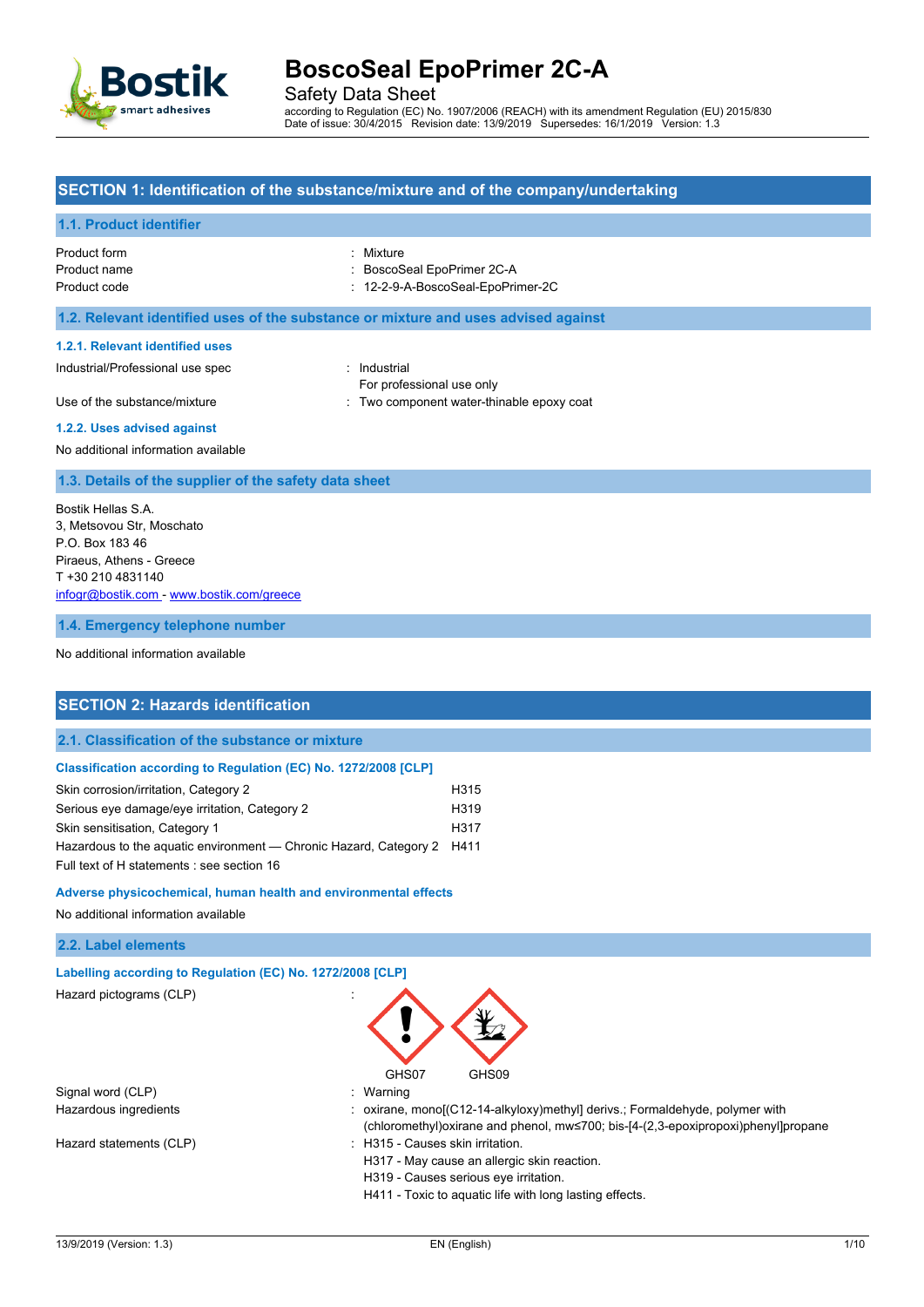Safety Data Sheet

according to Regulation (EC) No. 1907/2006 (REACH) with its amendment Regulation (EU) 2015/830

| Precautionary statements (CLP) | : P101 - If medical advice is needed, have product container or label at hand.<br>P102 - Keep out of reach of children.<br>P280 - Wear protective gloves, face protection, eye protection.<br>P302+P352 - IF ON SKIN: Wash with plenty of water.<br>P305+P351+P338 - IF IN EYES: Rinse cautiously with water for several minutes. Remove<br>contact lenses, if present and easy to do. Continue rinsing.<br>P501 - Dispose of contents to hazardous or special waste collection point, in accordance<br>with local, regional, national and/or international regulation. |
|--------------------------------|-------------------------------------------------------------------------------------------------------------------------------------------------------------------------------------------------------------------------------------------------------------------------------------------------------------------------------------------------------------------------------------------------------------------------------------------------------------------------------------------------------------------------------------------------------------------------|
| EUH-statements                 | : EUH205 - Contains epoxy constituents. May produce an allergic reaction.                                                                                                                                                                                                                                                                                                                                                                                                                                                                                               |

### **2.3. Other hazards**

No additional information available

### **SECTION 3: Composition/information on ingredients**

#### **3.1. Substances**

### Not applicable

### **3.2. Mixtures**

| <b>Name</b>                                                             | <b>Product identifier</b>                                                                                | $\frac{9}{6}$ | <b>Classification according to</b><br><b>Regulation (EC) No.</b><br>1272/2008 [CLP]        |
|-------------------------------------------------------------------------|----------------------------------------------------------------------------------------------------------|---------------|--------------------------------------------------------------------------------------------|
| bis-[4-(2,3-epoxipropoxi)phenyl]propane                                 | (CAS-No.) 1675-54-3<br>(EC-No.) 216-823-5<br>(EC Index-No.) 603-073-00-2<br>(REACH-no) 01-2119456619-26  | $17 - 30$     | Skin Irrit. 2, H315<br>Eye Irrit. 2, H319<br>Skin Sens. 1, H317<br>Aquatic Chronic 2, H411 |
| Formaldehyde, polymer with (chloromethyl) oxirane<br>and phenol, mw≤700 | (CAS-No.) 9003-36-5<br>(REACH-no) 01-2119454392-40                                                       | $9 - 14$      | Skin Irrit. 2, H315<br>Skin Sens. 1, H317<br>Aquatic Chronic 2, H411                       |
| oxirane, monol(C12-14-alkyloxy) methyll derivs.                         | (CAS-No.) 68609-97-2<br>(EC-No.) 271-846-8<br>(EC Index-No.) 603-103-00-4<br>(REACH-no) 01-2119485289-22 | $3 - 8$       | Skin Irrit. 2, H315<br>Skin Sens. 1, H317                                                  |

| <b>Specific concentration limits:</b>   |                                                                                                         |                                                                               |
|-----------------------------------------|---------------------------------------------------------------------------------------------------------|-------------------------------------------------------------------------------|
| ∣Name                                   | <b>Product identifier</b>                                                                               | <b>Specific concentration limits</b>                                          |
| bis-[4-(2,3-epoxipropoxi)phenyl]propane | (CAS-No.) 1675-54-3<br>(EC-No.) 216-823-5<br>(EC Index-No.) 603-073-00-2<br>(REACH-no) 01-2119456619-26 | $(5 ≤ C ≤ 100)$ Skin Irrit. 2, H315<br>$(5 \le C \le 100)$ Eye Irrit. 2, H319 |

Full text of H-statements: see section 16

| <b>SECTION 4: First aid measures</b>   |                                                                                                                                                                                     |  |  |  |
|----------------------------------------|-------------------------------------------------------------------------------------------------------------------------------------------------------------------------------------|--|--|--|
| 4.1. Description of first aid measures |                                                                                                                                                                                     |  |  |  |
| First-aid measures general             | : Never give anything by mouth to an unconscious person. If you feel unwell, seek medical<br>advice (show the label where possible).                                                |  |  |  |
| First-aid measures after inhalation    | : Allow affected person to breathe fresh air. Allow the victim to rest.                                                                                                             |  |  |  |
| First-aid measures after skin contact  | : Wash with plenty of water/ Wash contaminated clothing before reuse. If skin irritation<br>occurs: Get medical advice/attention.                                                   |  |  |  |
| First-aid measures after eye contact   | : Rinse cautiously with water for several minutes. Remove contact lenses, if present and easy<br>to do. Continue rinsing. If eye irritation persists: Get medical advice/attention. |  |  |  |
| First-aid measures after ingestion     | : Rinse mouth. Do NOT induce vomiting. Obtain emergency medical attention.                                                                                                          |  |  |  |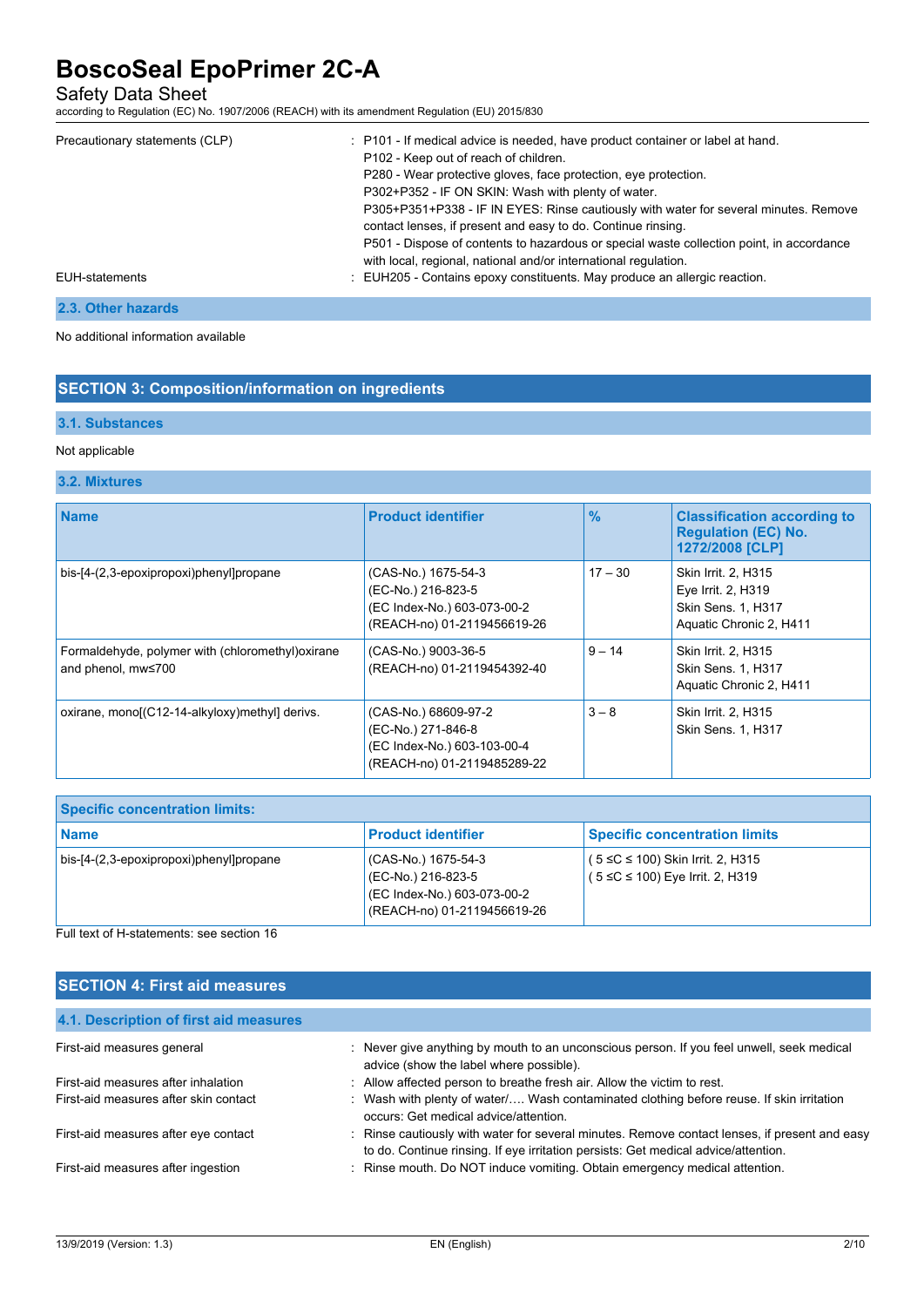Safety Data Sheet

according to Regulation (EC) No. 1907/2006 (REACH) with its amendment Regulation (EU) 2015/830

| 4.2. Most important symptoms and effects, both acute and delayed                                               |                                                                                                       |  |
|----------------------------------------------------------------------------------------------------------------|-------------------------------------------------------------------------------------------------------|--|
| Symptoms/effects after inhalation<br>Symptoms/effects after skin contact<br>Symptoms/effects after eye contact | May cause an allergic skin reaction.<br>: Causes skin irritation.<br>: Causes serious eye irritation. |  |
|                                                                                                                | 4.3. Indication of any immediate medical attention and special treatment needed                       |  |
| No additional information available                                                                            |                                                                                                       |  |
| <b>SECTION 5: Firefighting measures</b>                                                                        |                                                                                                       |  |

| 5.1. Extinguishing media                                       |                                                                                              |
|----------------------------------------------------------------|----------------------------------------------------------------------------------------------|
| Suitable extinguishing media<br>Unsuitable extinguishing media | : Foam. Dry powder. Carbon dioxide. Water spray. Sand.<br>: Do not use a heavy water stream. |
| 5.2. Special hazards arising from the substance or mixture     |                                                                                              |
| No additional information available                            |                                                                                              |
| 5.3. Advice for firefighters                                   |                                                                                              |
| Firefighting instructions                                      | : Use water spray or fog for cooling exposed containers. Exercise caution when fighting any  |

chemical fire. Prevent fire fighting water from entering the environment.

: Do not enter fire area without proper protective equipment, including respiratory protection.

|  | Protection during firefighting |  |
|--|--------------------------------|--|
|  |                                |  |

| <b>SECTION 6: Accidental release measures</b>                            |                                              |  |
|--------------------------------------------------------------------------|----------------------------------------------|--|
| 6.1. Personal precautions, protective equipment and emergency procedures |                                              |  |
| 6.1.1. For non-emergency personnel                                       |                                              |  |
| Emergency procedures                                                     | : Evacuate unnecessary personnel.            |  |
| 6.1.2. For emergency responders                                          |                                              |  |
| Protective equipment                                                     | : Equip cleanup crew with proper protection. |  |
| Emergency procedures<br>٠                                                | Ventilate area.                              |  |
| <b>6.2. Environmental precautions</b>                                    |                                              |  |

Prevent entry to sewers and public waters. Notify authorities if liquid enters sewers or public waters. Avoid release to the environment.

| 6.3. Methods and material for containment and cleaning up |                                                                                                                                                   |  |
|-----------------------------------------------------------|---------------------------------------------------------------------------------------------------------------------------------------------------|--|
| Methods for cleaning up                                   | : Soak up spills with inert solids, such as clay or diatomaceous earth as soon as possible.<br>Collect spillage. Store away from other materials. |  |
| <b>6.4. Reference to other sections</b>                   |                                                                                                                                                   |  |

See Heading 8. Exposure controls and personal protection.

| <b>SECTION 7: Handling and storage</b>                            |                                                                                                                                                                                                                                                                                                                                                                                               |
|-------------------------------------------------------------------|-----------------------------------------------------------------------------------------------------------------------------------------------------------------------------------------------------------------------------------------------------------------------------------------------------------------------------------------------------------------------------------------------|
| 7.1. Precautions for safe handling                                |                                                                                                                                                                                                                                                                                                                                                                                               |
| Precautions for safe handling<br>Hygiene measures                 | : Wash hands and other exposed areas with mild soap and water before eating, drinking or<br>smoking and when leaving work. Provide good ventilation in process area to prevent<br>formation of vapour. Avoid breathing vapours.<br>: Wash hands thoroughly after handling. Contaminated work clothing should not be allowed<br>out of the workplace. Wash contaminated clothing before reuse. |
| 7.2. Conditions for safe storage, including any incompatibilities |                                                                                                                                                                                                                                                                                                                                                                                               |
| Storage conditions                                                | : Keep only in the original container in a cool, well ventilated place away from : Heat sources.<br>Keep container closed when not in use.                                                                                                                                                                                                                                                    |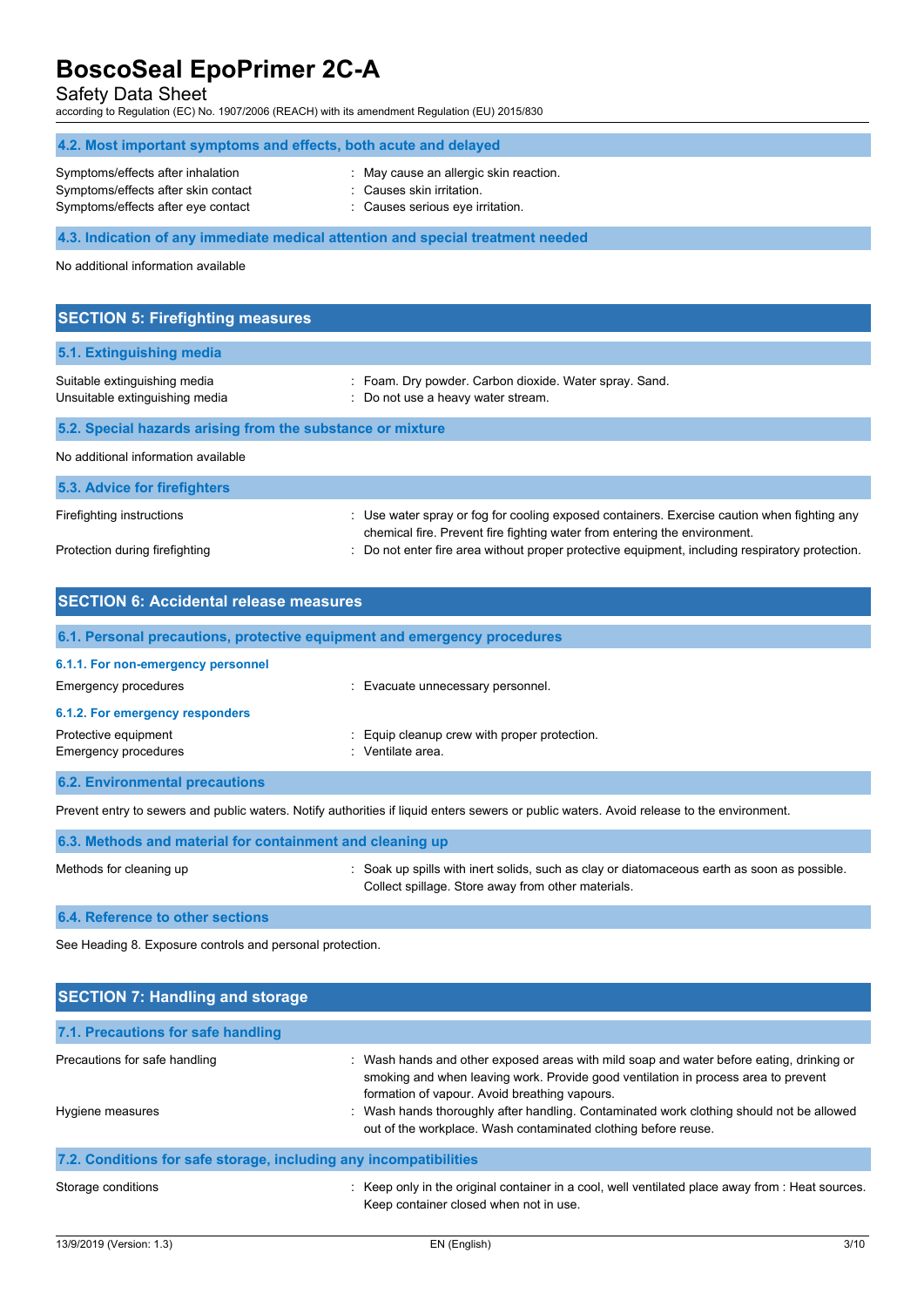Safety Data Sheet

according to Regulation (EC) No. 1907/2006 (REACH) with its amendment Regulation (EU) 2015/830

Incompatible products in the set of the set of the set of the set of the set of the set of the set of the set o

Incompatible materials **incompatible materials** incompatible materials incompatible materials

**7.3. Specific end use(s)**

No additional information available

## **SECTION 8: Exposure controls/personal protection**

#### **8.1. Control parameters**

No additional information available

**8.2. Exposure controls**

#### **Personal protective equipment:**

Avoid all unnecessary exposure.

| Hand protection:                   |
|------------------------------------|
| Wear protective gloves.            |
|                                    |
| Eye protection:                    |
| Chemical goggles or safety glasses |
|                                    |
| Skin and body protection:          |
| Wear suitable protective clothing  |
|                                    |
| <b>Respiratory protection:</b>     |
| Wear appropriate mask              |

#### **Other information:**

Do not eat, drink or smoke during use.

| <b>SECTION 9: Physical and chemical properties</b>         |                               |
|------------------------------------------------------------|-------------------------------|
|                                                            |                               |
| 9.1. Information on basic physical and chemical properties |                               |
| Physical state                                             | : Liquid                      |
| Colour                                                     | $:$ white.                    |
| Odour                                                      | : characteristic.             |
| Odour threshold                                            | : No data available           |
| рH                                                         | : 7                           |
| Relative evaporation rate (butylacetate=1)                 | : No data available           |
| Melting point                                              | : No data available           |
| Freezing point                                             | : No data available           |
| Boiling point                                              | : No data available           |
| Flash point                                                | : Not applicable              |
| Auto-ignition temperature                                  | : No data available           |
| Decomposition temperature                                  | : No data available           |
| Flammability (solid, gas)                                  | : Non flammable.              |
| Vapour pressure                                            | : No data available           |
| Relative vapour density at 20 °C                           | : No data available           |
| Relative density                                           | : No data available           |
| Density                                                    | : 1,05 g/cm <sup>3</sup>      |
| Solubility                                                 | : No available data.          |
| Partition coefficient n-octanol/water (Log Pow)            | : No data available           |
| Viscosity, kinematic                                       | : $> 20.5$ mm <sup>2</sup> /s |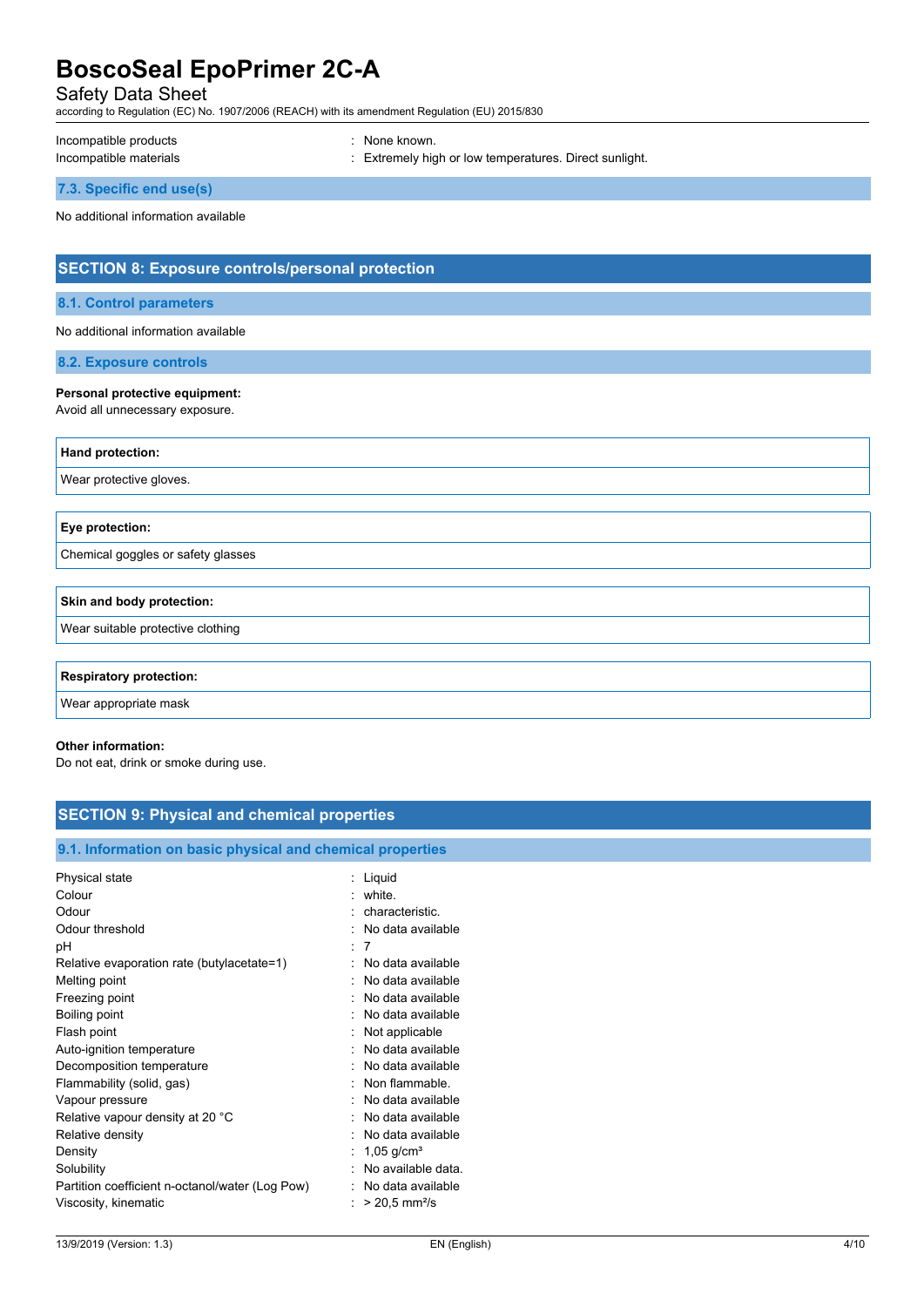## Safety Data Sheet

according to Regulation (EC) No. 1907/2006 (REACH) with its amendment Regulation (EU) 2015/830

| Viscosity, dynamic<br><b>Explosive properties</b><br>Oxidising properties<br>Explosive limits | : No data available<br>: No data available<br>: No data available<br>: No data available |  |
|-----------------------------------------------------------------------------------------------|------------------------------------------------------------------------------------------|--|
| 9.2. Other information                                                                        |                                                                                          |  |

VOC content : 0 g/l

| <b>SECTION 10: Stability and reactivity</b>                               |
|---------------------------------------------------------------------------|
| 10.1. Reactivity                                                          |
| No additional information available                                       |
| 10.2. Chemical stability                                                  |
| Stable under recommended handling and storage conditions (see section 7). |
| 10.3. Possibility of hazardous reactions                                  |
| None under normal use.                                                    |
| 10.4. Conditions to avoid                                                 |
| Direct sunlight. Extremely high or low temperatures.                      |
| 10.5. Incompatible materials                                              |
| None known.                                                               |
| 10.6. Hazardous decomposition products                                    |
| Carbon monoxide, Carbon dioxide.                                          |

| <b>SECTION 11: Toxicological information</b>                                      |                                                                  |
|-----------------------------------------------------------------------------------|------------------------------------------------------------------|
| 11.1. Information on toxicological effects                                        |                                                                  |
| Acute toxicity (oral)<br>Acute toxicity (dermal)<br>Acute toxicity (inhalation)   | : Not classified<br>: Not classified<br>Not classified           |
| oxirane, mono[(C12-14-alkyloxy)methyl] derivs. (68609-97-2)                       |                                                                  |
| LD50 oral rat                                                                     | 17,1 mg/kg                                                       |
|                                                                                   |                                                                  |
| Formaldehyde, polymer with (chloromethyl) oxirane and phenol, mw<=700 (9003-36-5) |                                                                  |
| LD50 oral rat                                                                     | > 2000 mg/kg                                                     |
| LD50 dermal rabbit                                                                | > 2000 mg/kg                                                     |
| Skin corrosion/irritation                                                         | Causes skin irritation.<br>۰,<br>pH: 7                           |
| Serious eye damage/irritation                                                     | : Causes serious eye irritation.<br>pH: 7                        |
| Respiratory or skin sensitisation                                                 | : May cause an allergic skin reaction.                           |
| Germ cell mutagenicity                                                            | · Not classified                                                 |
| Additional information                                                            | Based on available data, the classification criteria are not met |
| Carcinogenicity                                                                   | Not classified                                                   |
| Additional information                                                            | Based on available data, the classification criteria are not met |
| Reproductive toxicity                                                             | : Not classified                                                 |
| Additional information                                                            | Based on available data, the classification criteria are not met |
|                                                                                   |                                                                  |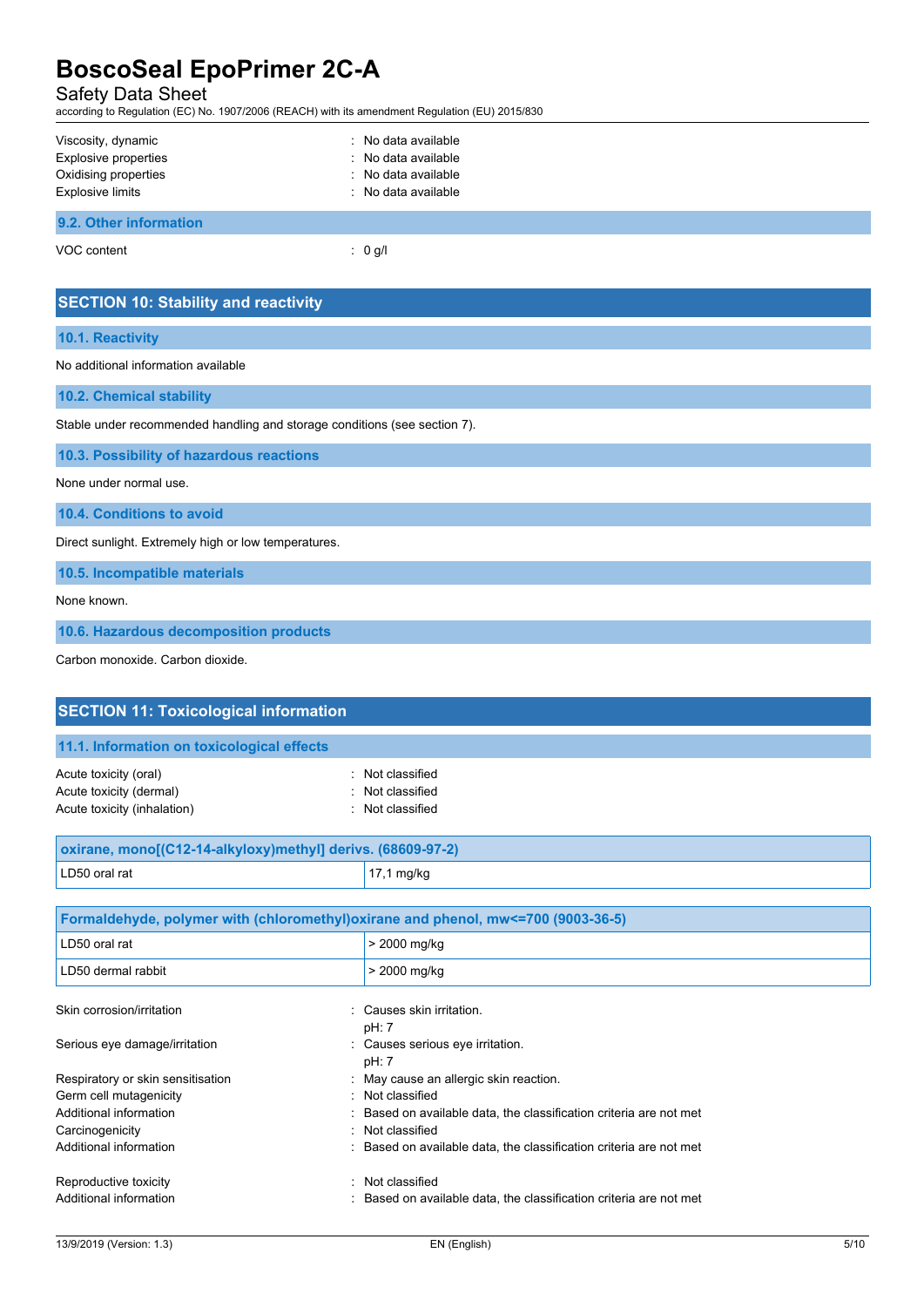Safety Data Sheet

according to Regulation (EC) No. 1907/2006 (REACH) with its amendment Regulation (EU) 2015/830

| STOT-single exposure                              | Not classified                                                                       |
|---------------------------------------------------|--------------------------------------------------------------------------------------|
| Additional information                            | : Based on available data, the classification criteria are not met                   |
| STOT-repeated exposure                            | Not classified                                                                       |
| Additional information                            | : Based on available data, the classification criteria are not met                   |
| Aspiration hazard<br>۰.<br>Additional information | Not classified<br>: Based on available data, the classification criteria are not met |

| <b>BoscoSeal EpoPrimer 2C-A</b>            |  |                                                                   |  |
|--------------------------------------------|--|-------------------------------------------------------------------|--|
| Viscosity, kinematic                       |  | $> 20.5$ mm <sup>2</sup> /s                                       |  |
| Potential adverse human health effects and |  | Based on available data, the classification criteria are not met. |  |

symptoms

ed on available data, the classification criteria are not met.

**SECTION 12: Ecological information 12.1. Toxicity** Ecology - water **interpretent in the Cology - water**  $\cdot$  Toxic to aquatic life with long lasting effects. Hazardous to the aquatic environment, short-term (acute) : Not classified Hazardous to the aquatic environment, long-term (chronic) : Toxic to aquatic life with long lasting effects.

| oxirane, mono[(C12-14-alkyloxy)methyl] derivs. (68609-97-2) |             |
|-------------------------------------------------------------|-------------|
| $LC50$ fish 1                                               | $> 1.8$ g/l |
| EC50 Daphnia 1                                              | 7,2 mg/l    |
| $EC50$ 72h algae (1)                                        | 844 mg/l    |

| Formaldehyde, polymer with (chloromethyl) oxirane and phenol, mw<=700 (9003-36-5) |                     |
|-----------------------------------------------------------------------------------|---------------------|
| $LC50$ fish 1                                                                     | $2,54 \text{ mq/l}$ |
| EC50 Daphnia 1                                                                    | $2.55$ mg/l         |
| $EC50$ 72h algae (1)                                                              | $> 1000$ mg/l       |

| bis-[4-(2,3-epoxipropoxi)phenyl]propane (1675-54-3) |                    |
|-----------------------------------------------------|--------------------|
| LC50 fish 1                                         | $1,3 \text{ mg/l}$ |
| EC50 Daphnia 1                                      | $2,1 \text{ mg/l}$ |
| EC50 72h algae $(1)$                                | $>11$ mg/l         |

| 12.2. Persistence and degradability                                                      |  |  |
|------------------------------------------------------------------------------------------|--|--|
| <b>BoscoSeal EpoPrimer 2C-A</b>                                                          |  |  |
| Persistence and degradability<br>May cause long-term adverse effects in the environment. |  |  |
| 12.3. Bioaccumulative potential                                                          |  |  |
| <b>BoscoSeal EpoPrimer 2C-A</b>                                                          |  |  |
| No available data.<br>Bioaccumulative potential                                          |  |  |
| 12.4. Mobility in soil                                                                   |  |  |

No additional information available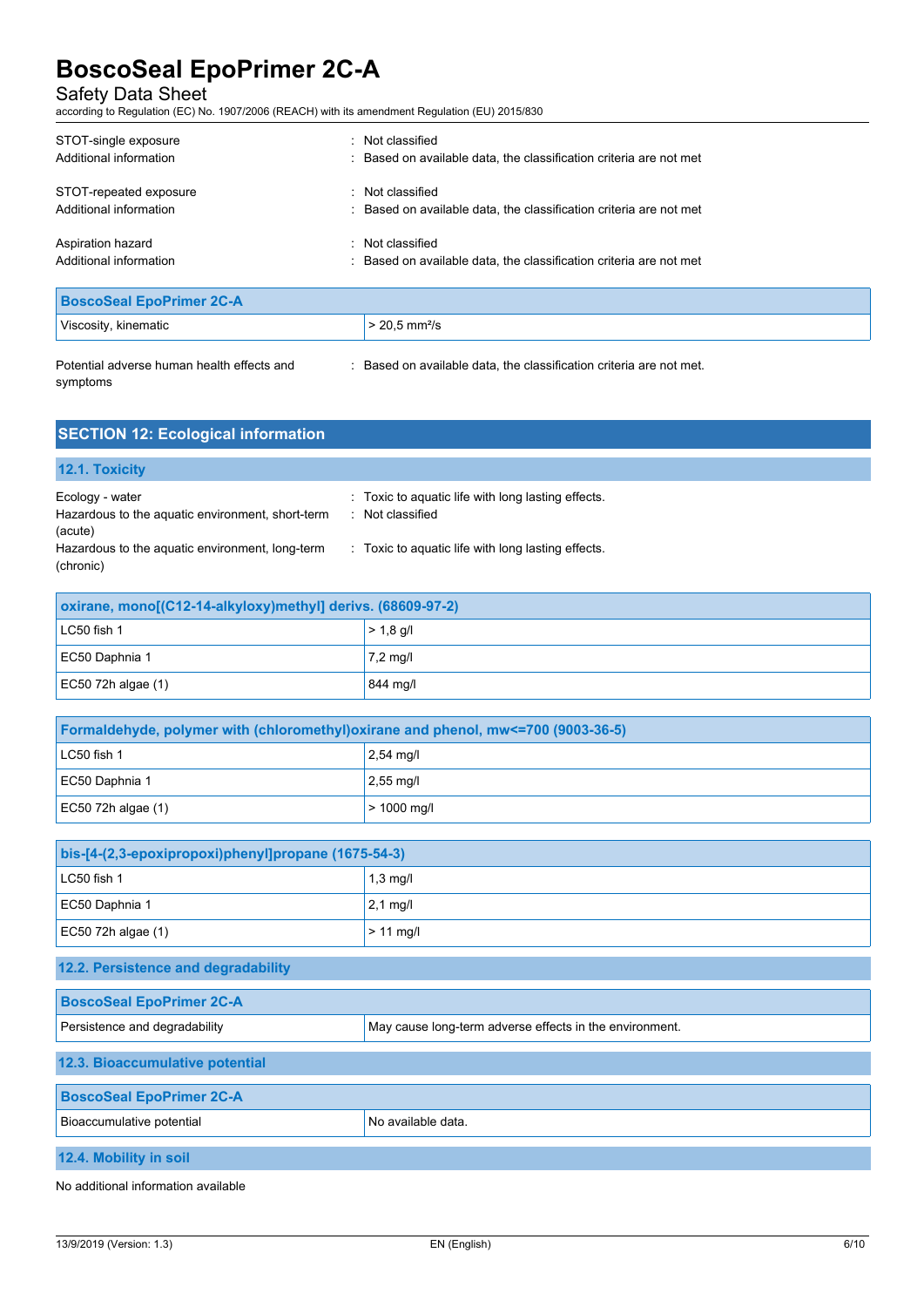Safety Data Sheet

according to Regulation (EC) No. 1907/2006 (REACH) with its amendment Regulation (EU) 2015/830

| 12.5. Results of PBT and vPvB assessment   |                                                                                      |
|--------------------------------------------|--------------------------------------------------------------------------------------|
| No additional information available        |                                                                                      |
| 12.6. Other adverse effects                |                                                                                      |
| Additional information                     | Avoid release to the environment                                                     |
|                                            |                                                                                      |
| <b>SECTION 13: Disposal considerations</b> |                                                                                      |
| 13.1. Waste treatment methods              |                                                                                      |
| Product/Packaging disposal recommendations | : Dispose in a safe manner in accordance with local/national regulations. Dispose of |

|  | Ecology - waste materials |
|--|---------------------------|
|  |                           |

contents/container to hazardous or special waste collection point, in accordance with local, regional, national and/or international regulation. ecology - waste materials in the control of the environment.

### **SECTION 14: Transport information**

In accordance with ADR / RID / IMDG / IATA / ADN

| 14.1. UN number                                                                                                                                                                                                                                                                |                                                                                                                                                                                                                                                                                                                                                                                                                                                                                                                                                                                                                         |
|--------------------------------------------------------------------------------------------------------------------------------------------------------------------------------------------------------------------------------------------------------------------------------|-------------------------------------------------------------------------------------------------------------------------------------------------------------------------------------------------------------------------------------------------------------------------------------------------------------------------------------------------------------------------------------------------------------------------------------------------------------------------------------------------------------------------------------------------------------------------------------------------------------------------|
| UN-No. (ADR)<br>UN-No. (IMDG)<br>UN-No. (IATA)<br>UN-No. (ADN)<br>UN-No. (RID)                                                                                                                                                                                                 | : UN 3082<br>: UN 3082<br>: UN 3082<br>: Not applicable<br>: Not applicable                                                                                                                                                                                                                                                                                                                                                                                                                                                                                                                                             |
| 14.2. UN proper shipping name                                                                                                                                                                                                                                                  |                                                                                                                                                                                                                                                                                                                                                                                                                                                                                                                                                                                                                         |
| Proper Shipping Name (ADR)<br>Proper Shipping Name (IMDG)<br>Proper Shipping Name (IATA)<br>Proper Shipping Name (ADN)<br>Proper Shipping Name (RID)<br>Transport document description (ADR)<br>Transport document description (IMDG)<br>Transport document description (IATA) | : ENVIRONMENTALLY HAZARDOUS SUBSTANCE, LIQUID, N.O.S.<br>: ENVIRONMENTALLY HAZARDOUS SUBSTANCE, LIQUID, N.O.S.<br>: Environmentally hazardous substance, liquid, n.o.s.<br>: Not applicable<br>: Not applicable<br>: UN 3082 ENVIRONMENTALLY HAZARDOUS SUBSTANCE, LIQUID, N.O.S. (liquid epoxy<br>resin, aliphatic glycidyl ether), 9, III, (E)<br>: UN 3082 ENVIRONMENTALLY HAZARDOUS SUBSTANCE, LIQUID, N.O.S. (liquid epoxy<br>resin, aliphatic glycidyl ether), 9, III, MARINE POLLUTANT<br>: UN 3082 Environmentally hazardous substance, liquid, n.o.s. (liquid epoxy resin, aliphatic<br>glycidyl ether), 9, III |
| 14.3. Transport hazard class(es)                                                                                                                                                                                                                                               |                                                                                                                                                                                                                                                                                                                                                                                                                                                                                                                                                                                                                         |
| <b>ADR</b><br>Transport hazard class(es) (ADR)                                                                                                                                                                                                                                 | : 9                                                                                                                                                                                                                                                                                                                                                                                                                                                                                                                                                                                                                     |

:



Transport hazard class(es) (IMDG) : 9<br>Danger labels (IMDG) : 9 Danger labels (IMDG)

Danger labels (ADR) 3 and 3 and 3 and 3 and 3 and 3 and 3 and 3 and 3 and 3 and 3 and 3 and 3 and 3 and 3 and 3 and 3 and 3 and 3 and 3 and 3 and 3 and 3 and 3 and 3 and 3 and 3 and 3 and 3 and 3 and 3 and 3 and 3 and 3 an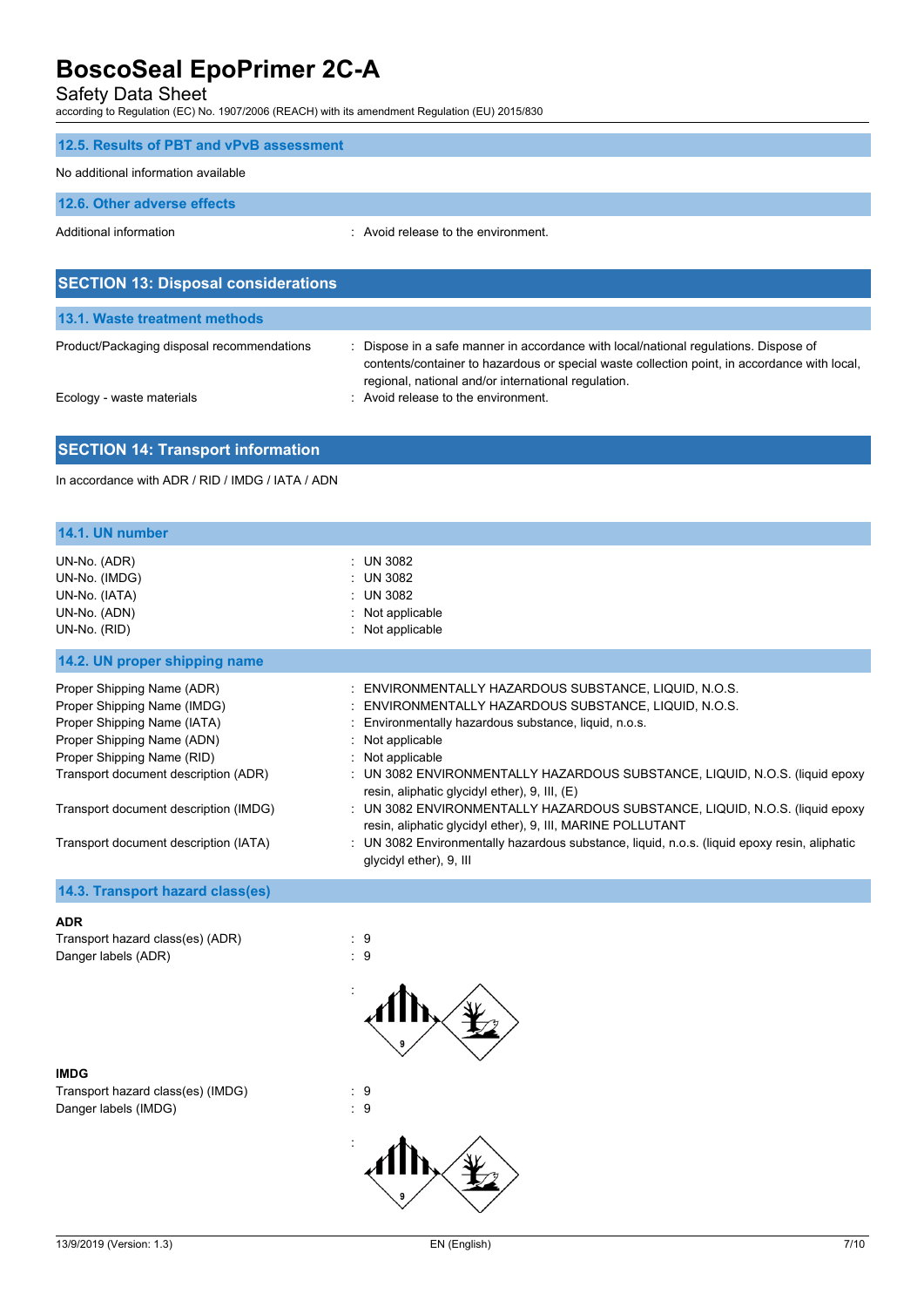Safety Data Sheet

according to Regulation (EC) No. 1907/2006 (REACH) with its amendment Regulation (EU) 2015/830

| <b>IATA</b>                                                                |                                        |
|----------------------------------------------------------------------------|----------------------------------------|
| Transport hazard class(es) (IATA)                                          | $\therefore$ 9                         |
| Danger labels (IATA)                                                       | : 9                                    |
|                                                                            |                                        |
|                                                                            |                                        |
|                                                                            |                                        |
|                                                                            |                                        |
|                                                                            |                                        |
|                                                                            |                                        |
| <b>ADN</b>                                                                 |                                        |
| Transport hazard class(es) (ADN)                                           | Not applicable                         |
| <b>RID</b>                                                                 |                                        |
| Transport hazard class(es) (RID)                                           | Not applicable                         |
| 14.4. Packing group                                                        |                                        |
| Packing group (ADR)                                                        | $\pm$ III                              |
| Packing group (IMDG)                                                       | Ш                                      |
| Packing group (IATA)                                                       | $\mathbf{III}$                         |
| Packing group (ADN)                                                        | Not applicable                         |
| Packing group (RID)                                                        | Not applicable                         |
|                                                                            |                                        |
| <b>14.5. Environmental hazards</b>                                         |                                        |
| Dangerous for the environment                                              | : Yes                                  |
| Marine pollutant                                                           | Yes                                    |
| Other information                                                          | No supplementary information available |
| 14.6. Special precautions for user                                         |                                        |
|                                                                            |                                        |
| <b>Overland transport</b>                                                  |                                        |
| Classification code (ADR)                                                  | $\cdot$ M6                             |
| Special provisions (ADR)                                                   | 274, 335, 601                          |
| Limited quantities (ADR)                                                   | -51                                    |
| Excepted quantities (ADR)                                                  | E <sub>1</sub>                         |
| Packing instructions (ADR)                                                 | P001, IBC03, LP01, R001                |
| Special packing provisions (ADR)                                           | PP <sub>1</sub>                        |
| Mixed packing provisions (ADR)                                             | MP19                                   |
| Vehicle for tank carriage                                                  | : AT                                   |
| Transport category (ADR)                                                   | 3                                      |
| Special provisions for carriage - Packages (ADR)                           | : V12                                  |
| Special provisions for carriage - Loading, unloading<br>and handling (ADR) | $\therefore$ CV13                      |
| Hazard identification number (Kemler No.)                                  | 90                                     |
| Orange plates                                                              |                                        |
|                                                                            | 90                                     |
|                                                                            |                                        |
|                                                                            | 3082                                   |
| Tunnel restriction code (ADR)                                              | E<br>÷                                 |
| EAC code                                                                   | $: \cdot 3Z$                           |
| <b>Transport by sea</b>                                                    |                                        |
| Special provisions (IMDG)                                                  | : 274, 335                             |
| Limited quantities (IMDG)                                                  | 5L<br>÷                                |
| Excepted quantities (IMDG)                                                 | E <sub>1</sub>                         |
| Packing instructions (IMDG)                                                | P001, LP01                             |
| Special packing provisions (IMDG)                                          | PP <sub>1</sub>                        |
| IBC packing instructions (IMDG)                                            | IBC03                                  |
| EmS-No. (Fire)                                                             | F-A<br>÷                               |
| EmS-No. (Spillage)                                                         | $: S-F$                                |
| Stowage category (IMDG)                                                    | : A                                    |
|                                                                            |                                        |
| Air transport                                                              |                                        |
| PCA Excepted quantities (IATA)                                             | E <sub>1</sub><br>÷                    |
| PCA Limited quantities (IATA)                                              | : Y964                                 |
| PCA limited quantity max net quantity (IATA)                               | 30kgG                                  |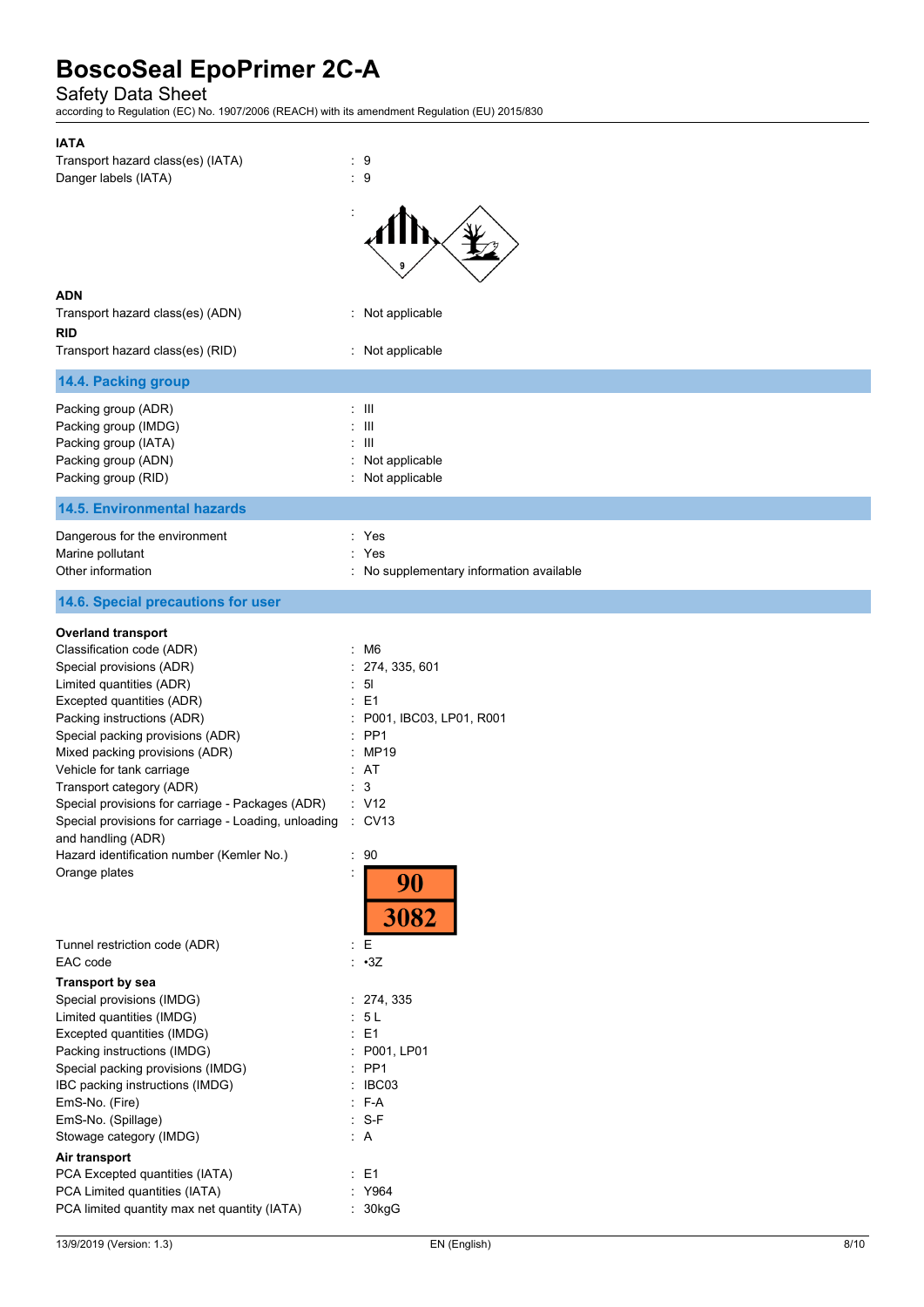### Safety Data Sheet

according to Regulation (EC) No. 1907/2006 (REACH) with its amendment Regulation (EU) 2015/830

| PCA packing instructions (IATA) | : 964             |
|---------------------------------|-------------------|
| PCA max net quantity (IATA)     | : 450L            |
| CAO packing instructions (IATA) | : 964             |
| CAO max net quantity (IATA)     | : 450L            |
| Special provisions (IATA)       | : A97. A158. A197 |
| ERG code (IATA)                 | : 9L              |

|  | : 450L           |
|--|------------------|
|  | : 964            |
|  | : 450L           |
|  | : A97, A158, A19 |
|  | αı               |

#### **Inland waterway transport**

Not applicable

#### **Rail transport**

Not applicable

**14.7. Transport in bulk according to Annex II of Marpol and the IBC Code**

#### Not applicable

## **SECTION 15: Regulatory information**

**15.1. Safety, health and environmental regulations/legislation specific for the substance or mixture**

#### **15.1.1. EU-Regulations**

Contains no REACH substances with Annex XVII restrictions

Contains no substance on the REACH candidate list

Contains no REACH Annex XIV substances

Contains no substance subject to Regulation (EU) No 649/2012 of the European Parliament and of the Council of 4 July 2012 concerning the export and import of hazardous chemicals.

Contains no substance subject to Regulation (EU) No 2019/1021 of the European Parliament and of the Council of 20 June 2019 on persistent organic pollutants

#### VOC content : 0 g/l

#### **15.1.2. National regulations**

| Germany<br>Water hazard class (WGK)              | : WGK 3, Highly hazardous to water (Classification according to AwSV, Annex 1)                                                                                |
|--------------------------------------------------|---------------------------------------------------------------------------------------------------------------------------------------------------------------|
| Hazardous Incident Ordinance (12. BImSchV)       | : Is not subject of the Hazardous Incident Ordinance (12. BImSchV)                                                                                            |
| <b>Netherlands</b>                               |                                                                                                                                                               |
| SZW-lijst van kankerverwekkende stoffen          | : oxirane, mono[ $(C12-14-alkyloxy)$ methyl] derivs. is listed                                                                                                |
| SZW-lijst van mutagene stoffen                   | : oxirane, mono[ $(C12-14$ -alkyloxy)methyl] derivs. is listed                                                                                                |
| NIET-limitatieve lijst van voor de voortplanting | : None of the components are listed                                                                                                                           |
| giftige stoffen - Borstvoeding                   |                                                                                                                                                               |
| NIET-limitatieve lijst van voor de voortplanting | : None of the components are listed                                                                                                                           |
| giftige stoffen - Vruchtbaarheid                 |                                                                                                                                                               |
| NIET-limitatieve lijst van voor de voortplanting | : None of the components are listed                                                                                                                           |
| giftige stoffen – Ontwikkeling                   |                                                                                                                                                               |
| <b>Denmark</b>                                   |                                                                                                                                                               |
| Danish National Regulations                      | : Young people below the age of 18 years are not allowed to use the product                                                                                   |
|                                                  | People who have eczema or allergy to epoxy, may not work with the material                                                                                    |
|                                                  | The requirements from the Danish Working Environment Authorities regarding work with<br>epoxy resins and isocyanates must be observed during use and disposal |

#### **15.2. Chemical safety assessment**

No data available

| <b>SECTION 16: Other information</b> |                                                                                                                                                                                                                                                                                       |  |
|--------------------------------------|---------------------------------------------------------------------------------------------------------------------------------------------------------------------------------------------------------------------------------------------------------------------------------------|--|
| Data sources                         | : REGULATION (EC) No 1272/2008 OF THE EUROPEAN PARLIAMENT AND OF THE COUNCIL of 16<br>December 2008 on classification, labelling and packaging of substances and mixtures, amending and<br>repealing Directives 67/548/EEC and 1999/45/EC, and amending Regulation (EC) No 1907/2006. |  |
| Other information                    | $:$ None.                                                                                                                                                                                                                                                                             |  |